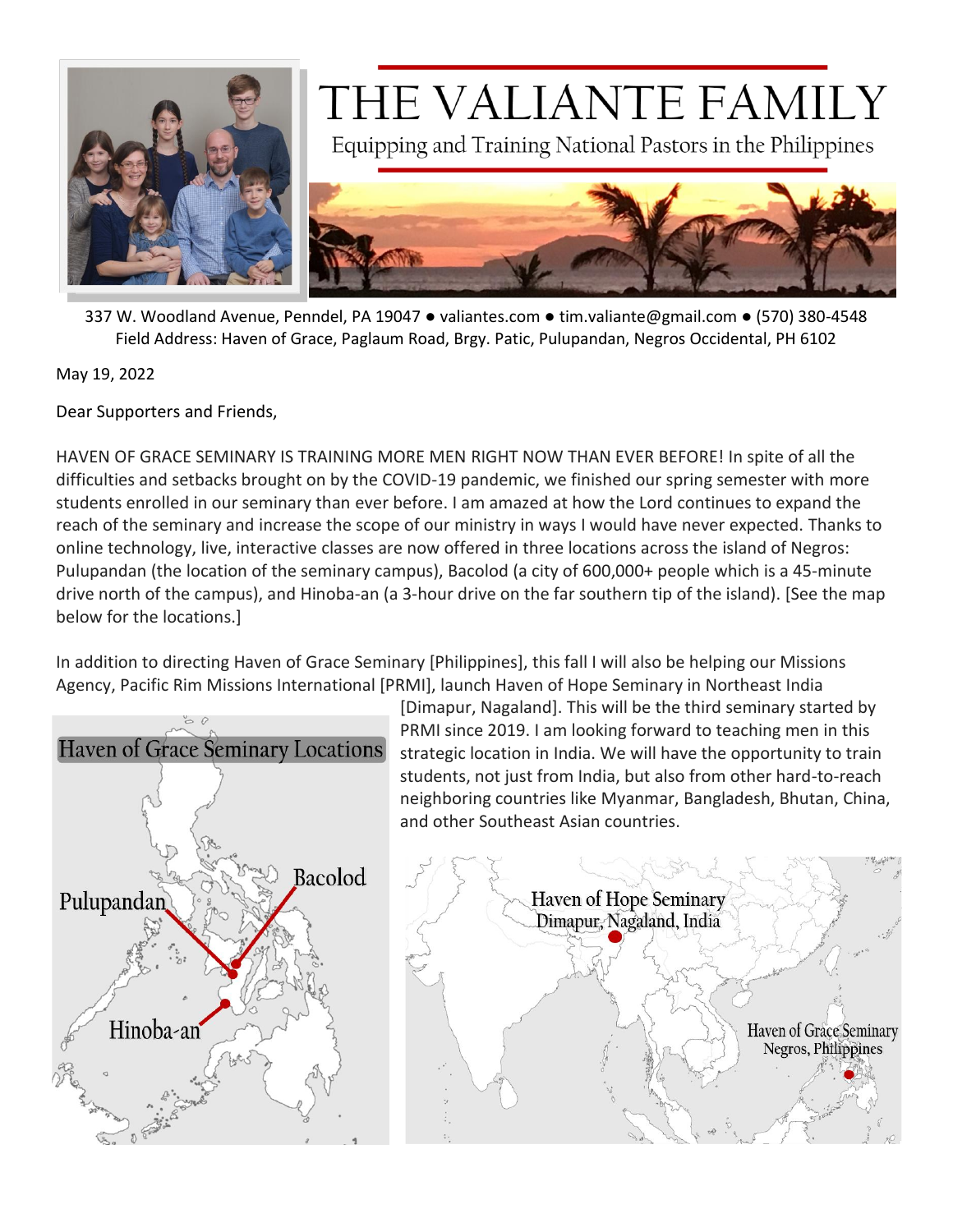With the expansion of our ministry, not just in the Philippines, but now in Northeast India, you may be wondering: "What does this mean for the Valiante Family?" First let me say that we remain committed to training national pastors in the Philippines (and beyond) for gospel ministry. This is the ministry God has called us to, and we are dedicated to completing this task.



However, how we will carry out this ministry will look different from what we first anticipated. Through consultation with Mark Kittrell, president of Pacific Rim Missions, and Tobe Witmer, pastor of our sending church (Lighthouse Baptist) we have decided that our family, moving forward, will remain Stateside, while I continue to teach online courses each semester. I will supplement my online teaching with regular visits to the

Philippines (and eventually India and other locations we open), to teach 2-week block courses to the students. My hope is to take two such trips each year. [At the end of this update, please take a moment to read Mark Kittrell's and Tobe Witmer's letters.]

I want to take a moment to explain our thought process on this decision. [For a video update, please visit: [https://drive.google.com/file/d/1SoFdjhhab61c4ABvsOLyS42n3-6RURXO/view?usp=sharing\]](https://drive.google.com/file/d/1SoFdjhhab61c4ABvsOLyS42n3-6RURXO/view?usp=sharing)

When we arrived back in the States in late 2020, we were still reeling from the excessive lockdowns of the Philippines—not to mention the 6 sets of tickets we booked and saw cancelled in our attempts to return to the United States. Over the course of that first year back, I taught two pre-recorded courses for our students. Then at the start of the 2021-2022 academic year, with the encouragement and support of PRMI, I began teaching live, interactive classes in two locations (Pulupandan and Bacolod). To be honest, before I began, I

was not sure how well the online class format would work. I was concerned about the technology side of things, cultural barriers, language barriers, etc. However, having now taught a full year in this model, the results have far exceeded my expectations. In fact, everything went so well that after the first semester, we added a third location for the spring semester. I am pleased to report that despite my fears, the



technology has worked perfectly, and the students are engaged and learning. They are tracking along very well—really without missing a beat. Each class I have been able to answer insightful questions which tells me that the students are grasping the concepts of the study.

The following points enumerate the main reasons for maintaining our current format for ministry:

1. We have found success in teaching our courses online. As Mark Kittrell talked with the PRMI Board (most of whom are in higher education), they noted that higher education was trending toward online studies even before the pandemic. COVID has simply accelerated this trend. With the ease of access of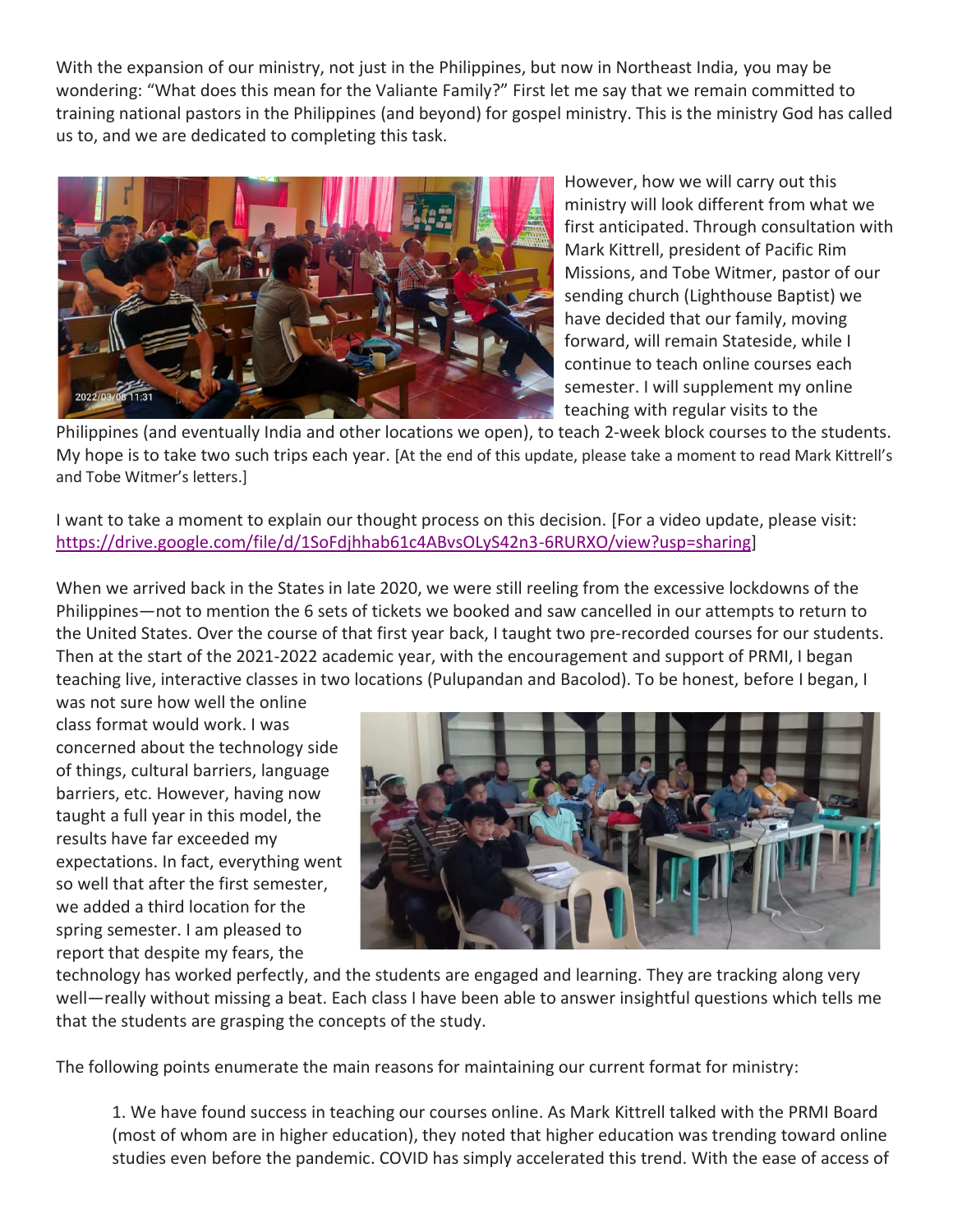high-speed internet (in the Philippines and beyond), and the advances in technology for online education (especially during the COVID pandemic), we are positioned to train men for gospel ministry from anywhere in the world—whether the country is in a lockdown, a civil war, or restricted access.

2. We have already developed Filipino national leadership which will allow us to effectively operate with "boots on the ground." A year ago, we brought on an Assistant Director for Haven of Grace Seminary, Lowell Arbolario [pictured here with his wife and children]. Both Mark and I are amazed at how God worked everything out to bring him in. He is without a doubt the right man to help us guide and direct the seminary over the coming years. As we train him over the next decade-plus, we will eventually (Lord willing) hand the reigns of the seminary over to him. He has proven himself to be a faithful and qualified assistant.



3. We are unexpectedly seeing the seminary expand regionally and internationally. As mentioned earlier, in the first few semesters of the seminary's existence, we hosted courses in two locations (Pulupandan and Bacolod). This past semester we expanded to three locations, with the third being three hours south of the seminary (on the far southern tip of the island). Even if I were in the Philippines, I would not be able to get to this location each week and would likely have to teach them remotely. Additionally, this past year, we had Burmese students taking our online course. It amazes me that I am able to reach into Myanmar (a place in the middle of a civil war) and help train Burmese pastors for gospel ministry as well! In addition to these locations, we have other groups of pastors who are asking that we would begin offering courses in their areas. So, in the coming years, we expect to possibly expand to Dumaguete (6 hours away from the seminary on the far southeastern tip of our island), in Cebu (on the next island over to our east), as well as to places like Northeast India [Haven of Hope Seminary launching fall 2022]. So, the reach of the seminary has already outgrown our abilities to be physically present in each of these locations.

We are grateful and excited about the ministry of training national pastors in the Philippines and beyond. Even over the course of the past two years, which have felt so uncertain at times, God has clearly directed our steps, and has not only allowed our ministry to survive, but to thrive and expand. We certainly could not do this without your prayer and support. Your partnership in the gospel means so much to our family. We pray God's richest blessings upon you!

Serving Christ, The Valiantes *2 Corinthians 5:14-15*

*If you have not already, please visit our website [\(valiantes.com\)](file:///C:/Users/tvali/Documents/Haven%20of%20Grace%20Seminary/Deputation/Updates/valiantes.com)* for regular updates. You can also subscribe to our website to receive updates directly to your *email inbox. Also, if you would like to support our family financially, visit our website and click on the "Support" or "Donate" tab on the menu.*

[Please take a moment to read a letter from Mark Kittrell—President of Pacific Rim Missions International and from Tobe Witmer—Pastor of Lighthouse Baptist Church, Newark, DE).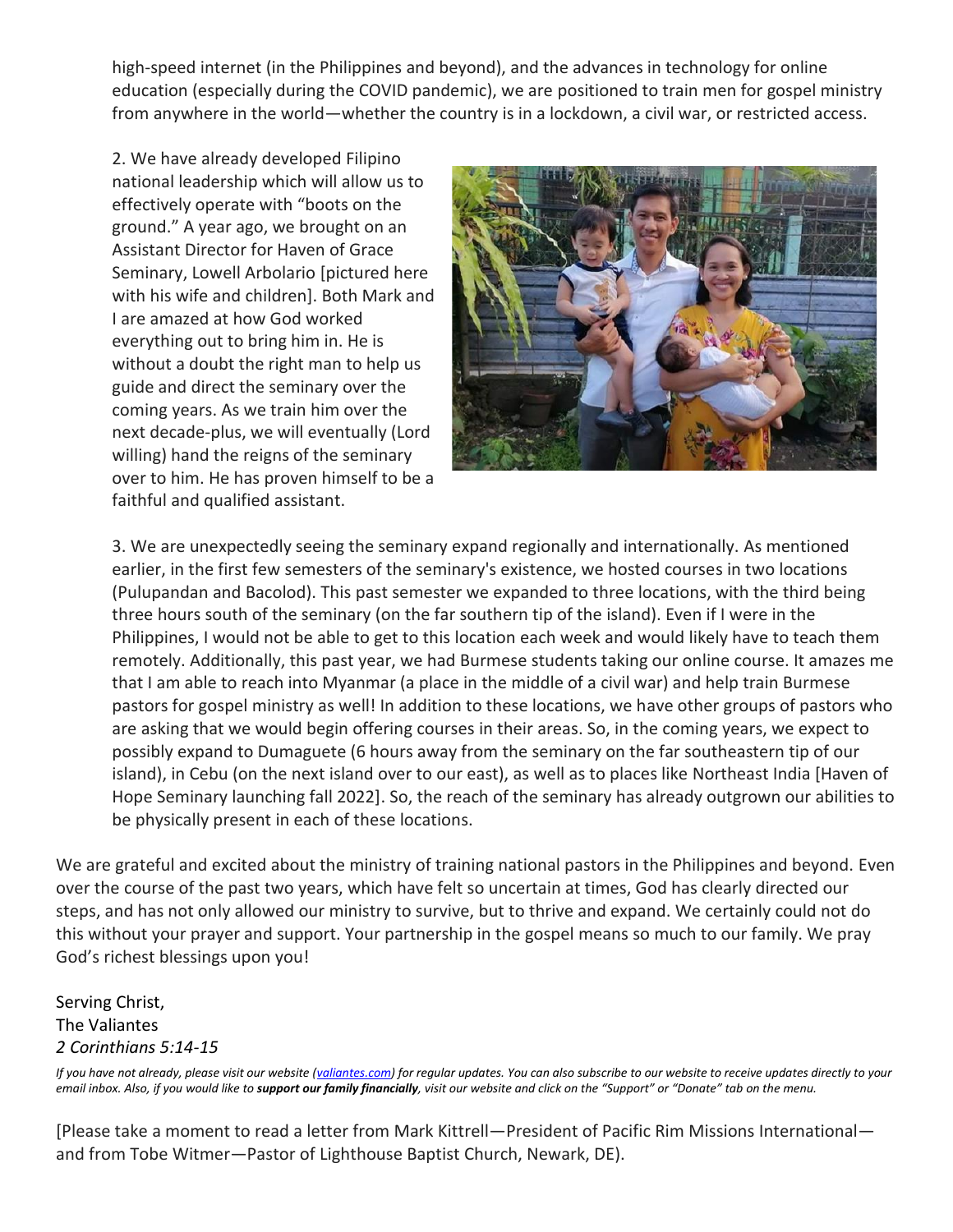

May 10, 2022

Dear PRMI Partners and Friends,

Covid-19 was a world-wide reset. School, church, work, and even daily errands took on a "new normal." Missions was no exception. PRMI was forced into adapting like every other ministry. With our seminaries shut down; the Valiante family returning home; and international travel suspended, we (the PRMI Board) decided to reevaluate our training of nationals and come up with our own "new normal." In spite of the challenges, God has prevailed and in His sovereign wisdom our "reset" has actually turned out to be more successful and productive in terms of training nationals than what we had in place before.

So, I would like to provide you with a synopsis of our new 3-pronged approach to training.

**1) LIVE, INTERACTIVE, ONLINE CLASSES**: Since international travel is still erratic and varies from country to country (Asian countries being particularly more difficult), we have been providentially "forced" into online training. God has richly blessed this venture. Our training locations have expanded from 2 to 3 and our student body has grown from 40+ to 70+. With the proper technology and Filipino nationals to help us facilitate the classes, Dr. Tim has been able to teach in multiple locations from US soil. This has been so well-received that we would like to continue this format. Just to be clear, the Valiante family will remain in the US as Dr. Tim teaches his online courses. An online presence affords us with greater flexibility in terms of teachers and classes, as well as, expanded opportunities in terms of locations and countries. Dr. Tim will be developing our online presence while continuing to teach—not only in the Philippines but in other countries as well.

**2) IN-PERSON MODULES:** Pre-COVID, we had several 2-week modules per year. Once countries are fully open and international travel has returned to normal, we intend to supplement the online teaching with 2-3 in-person modules each year. Dr. Tim, myself, and others will participate. This face-to-face interaction with our students will continue to build trust in the teacher/student relationship and provide opportunities for personal discipleship and accountability. It will also expand the number of courses we can offer throughout the year. Furthermore, we want our online presence to be complemented with the personal "touch" of face-to-face teaching.

**3) DEVELOPING NATIONAL LEADERSHIP:** We have had ongoing discipleship/mentoring sessions with our national partners and pastors. As a result, our "ground presence" is stronger and our national partners are growing and taking on more leadership (which is the goal). I believe that our growth is a direct result of this partnership as we lean more and more on their leadership. In all 3 locations of our seminaries (Philippines, India, Myanmar), our national partners are taking "ownership" of the ministry and we are excited about this.

As God grows and develops PRMI, we are eternally grateful for those of you who continue to partner with us in prayer, finances, vision, and burden. Our ultimate goal is the glory of God and the proclamation of His great name in all the earth. May God continue to bless all of this and all of you for His glory.

Blessings, J. Mark Kittrell PRMI